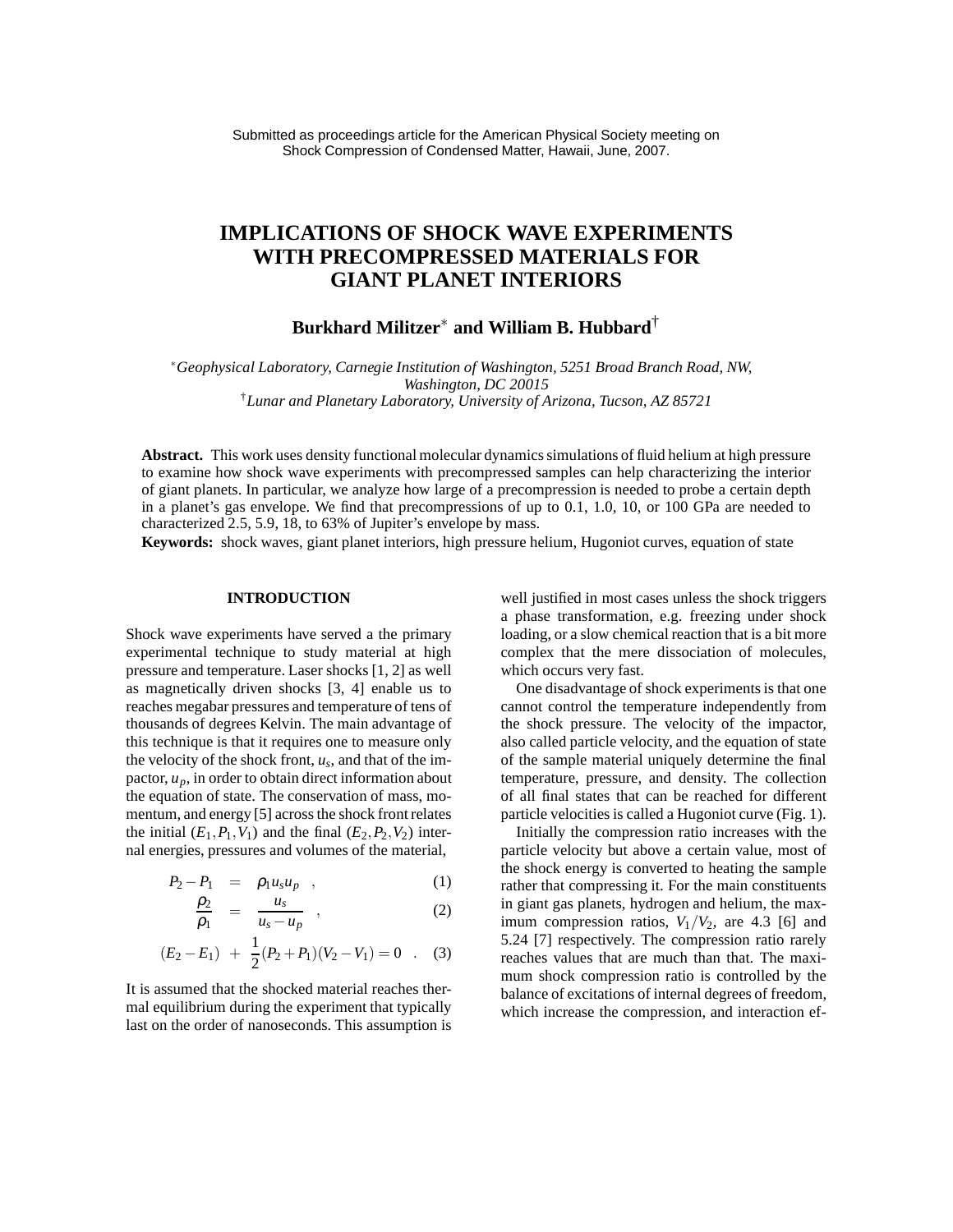

**FIGURE 1.** Single shock helium Hugoniot curves for different precompression ratios,  $V_0/V_1$  as indicated by the labels, are compared with Jupiter's isentrope.

fects that reduce the compression [7].

As a result of this limitation for the attainable density, it becomes rather difficult to characterize the interior of planets with shock experiments alone. The shock Hugoniot curves rise much faster in a temperature-pressure diagram than planetary isentropes. Figure 1 illustrates this for helium as a sample material.

This impasse can now be addressed with a new experimental technique [8] that combines static and dynamic compression. By first compressing the sample statically in a diamond anvil cell, the starting density can be sufficiently increased so that a subsequent shock experiment yields equation of state data along a different Hugoniot curve at higher density. Although the compression ratio has been shown to be reduced asa result of the precompression [7], the absolute densities are of course higher due to the precompression. Therefore a larger section of the giant planet interiors can be studied. The purpose of the article is to understand quantitatively how much of a precompression is needed to characterize a substantial part of Jupiter's gaseous envelope.

#### **METHODS**

To characterize the properties of helium at high pressure and temperature, we use density functional molecular dynamics (DFT-MD) computer simula-



**FIGURE 2.** Cold curve for solid helium in the h.c.p. phase. The static compression ratio,  $V_0/V_1$  with  $V_0 = 32.4$ cm<sup>3</sup> /mol, is plotted as function of pressure. The experimental results [13] were obtained with diamond anvil cell measurement and compare favorably with static density functional calculations performed at T=0 under hydrostatic conditions.

tion that we perform with the Vienna Ab-initio Simulation Package [9]. The simulation were performed with 64 atoms in the unit cell using Born Oppenheimer molecular dynamics that derive the instantaneous forces from an electronic structure calculation. We used the Perdew-Burke-Ernzerhof generalized gradient approximation [10] for the exchangecorrelation energy, and Γ-point sampling of the Brillouin zone. Since electronic excitation are important to characterize helium Hugoniot curve above 10000K [7], we used a finite temperature Mermin functional to model electronic excitations in thermal equilibrium. More details about the simulation and discussion of finite size corrections can be found in Refs. [7, 11, 12]. We derived the equation of state of dense fluid helium by performing DFT-MD simulations for large grid of density-temperature points and obtained the shock Hugoniot curves by solving Eq. 3.

The static DFT calculations used to derive the cold curve in Fig. 2 were performed with 6x6x6 k-point mesh in a two atom h.c.p. unit cell under hydrostatic conditions.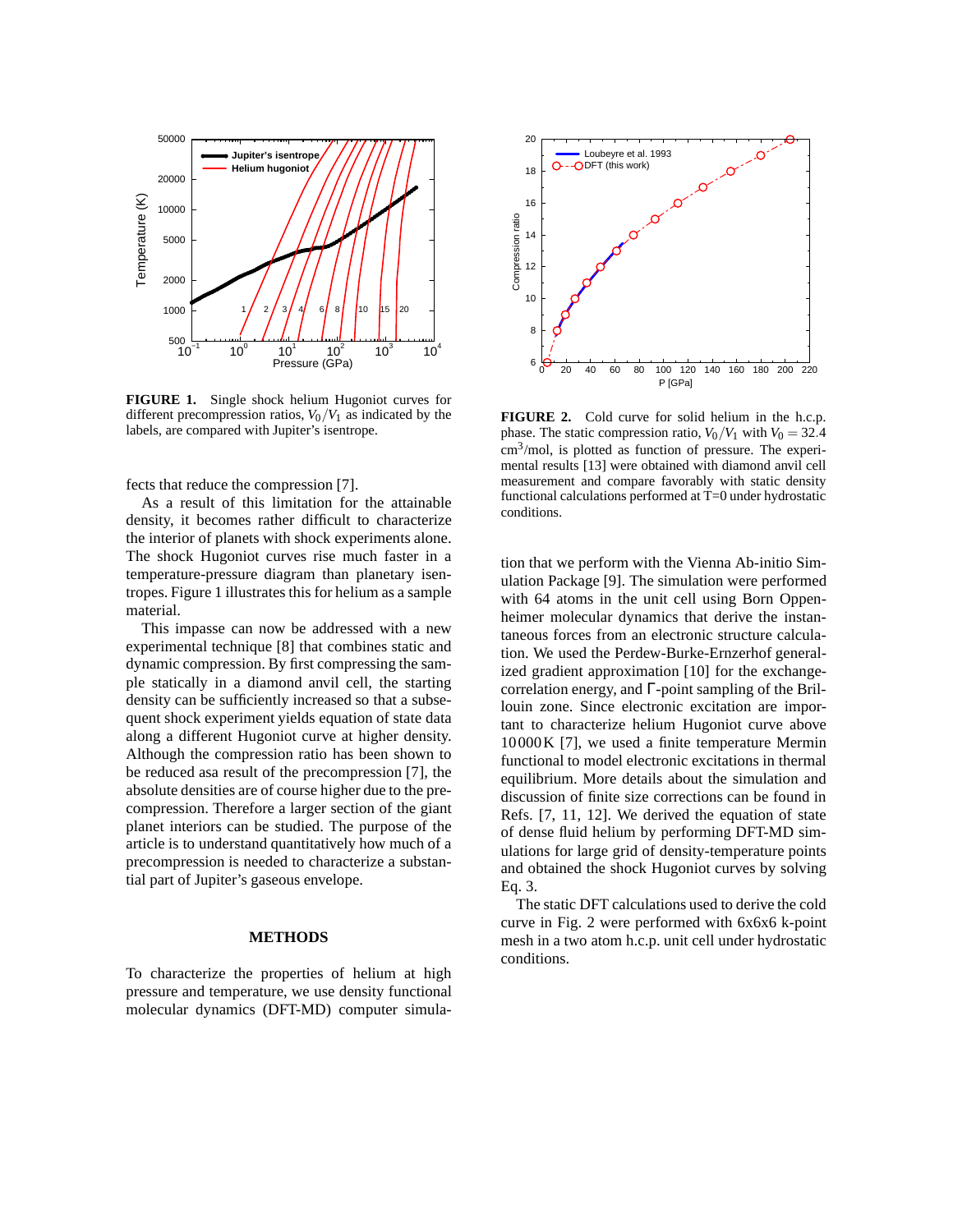

**FIGURE 3.** Mass fraction of Jupiter's envelop that can be probed with different precompressions is shown as a function the precompression ratio,  $\eta = V_0/V_1$ . The dashed lines were included as guide to the eye.

#### **RESULTS**

Figure 1 shows a family of shock Hugoniot curves up to a 20-fold precompression. We characterize the precompression in terms of volume change compared to the ambient pressure value of  $V_0$ =32.4 cm<sup>3</sup> /mol [14]. While static diamond anvil cell experiments have explored the pressures beyond 300 GPa [15], there are currently a number of limitations for the precompression pressure in shock experiments. Larger pressures imply thicker diamond windows that require a more powerful shock driver and make it more challenging to launch a planar shock. Reducing the sample size in order to reach a higher precompression makes the diagnostics more difficult.

Let us now assume that we have a particular experimental setup that allows us to launch shocks into a sample that has been precompressed up a maximum initial pressure  $P_1^*$  $i_1^*$ . This translates into a maximum precompression ratio,  $\eta^*$ , that can be inferred from the cold curve [13, 16, 17] shown in Fig. 2 where we compared our static DFT calculation with experimental results. In Fig. 1, we find the pressure, *P* ∗ 2 , where this particular Hugoniot curve intersects with Jupiter's isentrope, and can therefore infer the maximum depth in Jupiter's envelope that we can probe with this particular experimental setup. Since it should always be easier to repeat the experiment



**FIGURE 4.** Mass fraction of Jupiter's envelop that can be probed with different precompressions is shown as a function of the initial pressure. The dashed lines were included as guide to the eye. The labels give the precompression ratio,  $V_0/V_1$ , for each circle.

for smaller precompression, we can map out Jupiter's isentrope for all  $P_2$  <  $P_2^*$  $\frac{1}{2}$ .

One can now ask the question how deep into Jupiter's interior one is able to probe. However, Jupiter is an oblate object due to its rapid rotation, and  $P_2^*$  $2^*$  cannot be mapped directly into a radius without approximating the planet by a sphere. It is therefore more appropriate to ask what mass fraction of the total gas in the envelop is at pressures less than *P* ∗ 2 . This way one can map a maximum initial pressure *P* ∗  $i_1^*$  into a mass fraction of the planet that can be probed experimentally. Discussing this in terms of the a mass fraction, rather then in terms of depth, is particularly meaningful because giant planet interior models are most sensitive to the equation of state where most of the planet's mass is. For Jupiter, this is where hydrogen is metallic and consequently a large number experimental and theoretical studies have been devoted to hydrogen under such extreme conditions.

Figures 3 and 4 show the mass fraction as function of precompression ratio and as function of initial pressure,  $P_1^*$  $i_1^*$ . It becomes clear that a substantial precompression pressure is needed to study Jupiter. With precompressions of up to 0.1, 1.0, 10, or 100 GPa are needed to characterized 2.5, 5.9, 18, to 63% of Jupiter's envelop by mass. While a precompression up 1 GPa increase the sample density approxi-